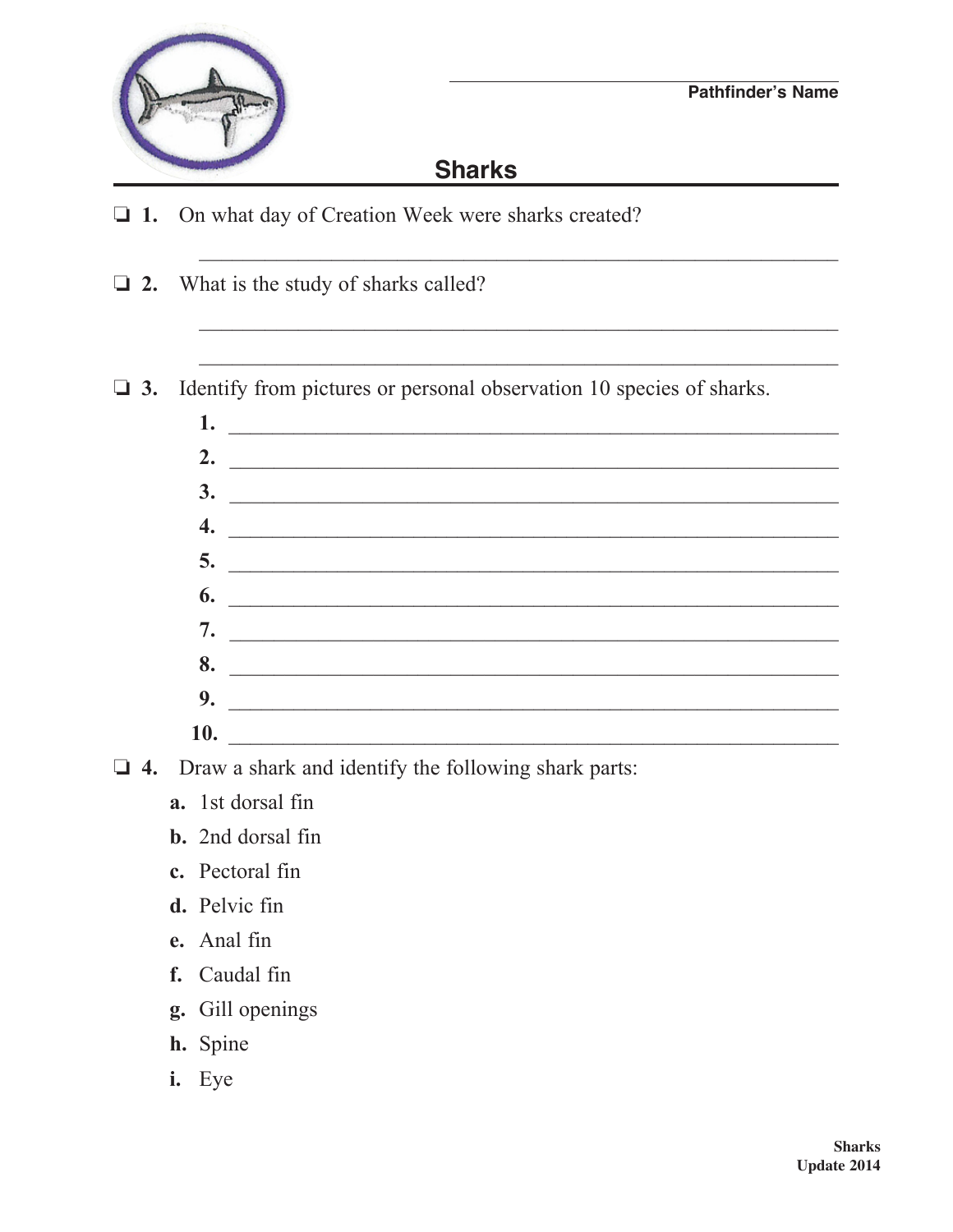|              | j. | Snout                                                                   |
|--------------|----|-------------------------------------------------------------------------|
|              |    | k. Nostril                                                              |
|              |    | I. Mouth                                                                |
|              |    | Date completed                                                          |
|              |    | $\Box$ 5. Explain the shark sensory system:                             |
|              |    | a. Smell                                                                |
|              |    |                                                                         |
|              |    |                                                                         |
|              |    | <b>b.</b> Sight                                                         |
|              |    |                                                                         |
|              |    |                                                                         |
|              |    | c. Taste                                                                |
|              |    |                                                                         |
|              |    |                                                                         |
|              |    | d. Hearing                                                              |
|              |    |                                                                         |
|              |    |                                                                         |
|              |    | e. Touch                                                                |
|              |    |                                                                         |
|              |    | f. Electroreception                                                     |
|              |    |                                                                         |
|              |    |                                                                         |
| $\Box$<br>6. |    | Name the largest member of the shark family and its maximum adult size. |
|              |    |                                                                         |
|              |    |                                                                         |
| 7.           |    | Name the most aggressive member of the shark family.                    |
|              |    |                                                                         |
|              |    |                                                                         |
|              |    |                                                                         |